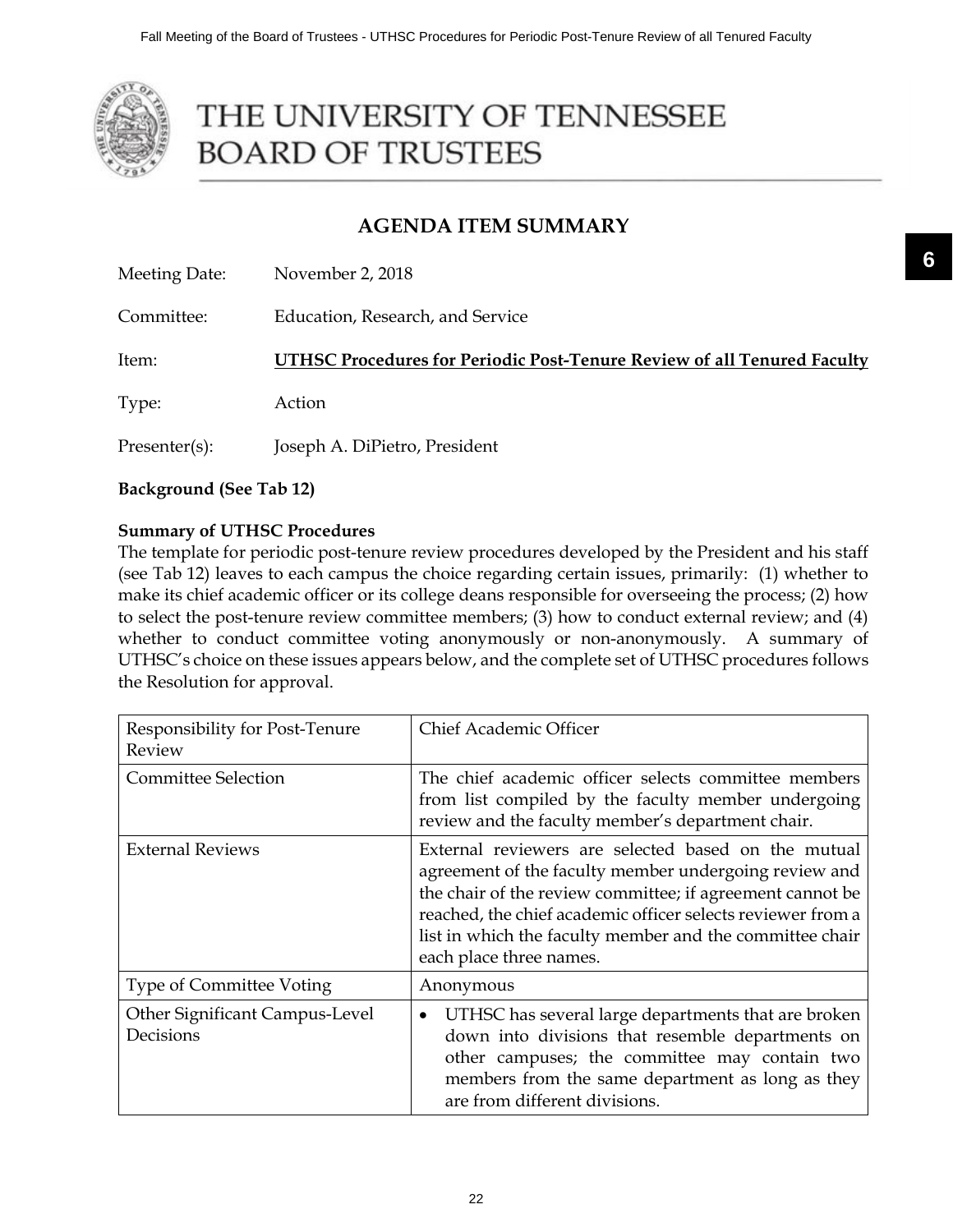

# THE UNIVERSITY OF TENNESSEE **BOARD OF TRUSTEES**

• In addition to specifying whether the faculty member's performance meets expectations for discipline and academic rank, the committee must specify whether the faculty member's six annual performance reviews satisfy the expectations of being reasonably, fair, accurate, and of high quality.

**Committee Action: The Education, Research, and Service Committee will consider this item at a meeting on November 2. If recommended for approval by the Committee, the item will come forward to the full Board for action on the Committee's recommendation. The appropriate motion appears below.**

**Motion by Committee Chair: On the recommendation of the Education, Research, and Service Committee, I move adoption of the Resolution presented in the meeting materials to approve the UTHSC procedures for periodic post-tenure review of all tenured faculty.**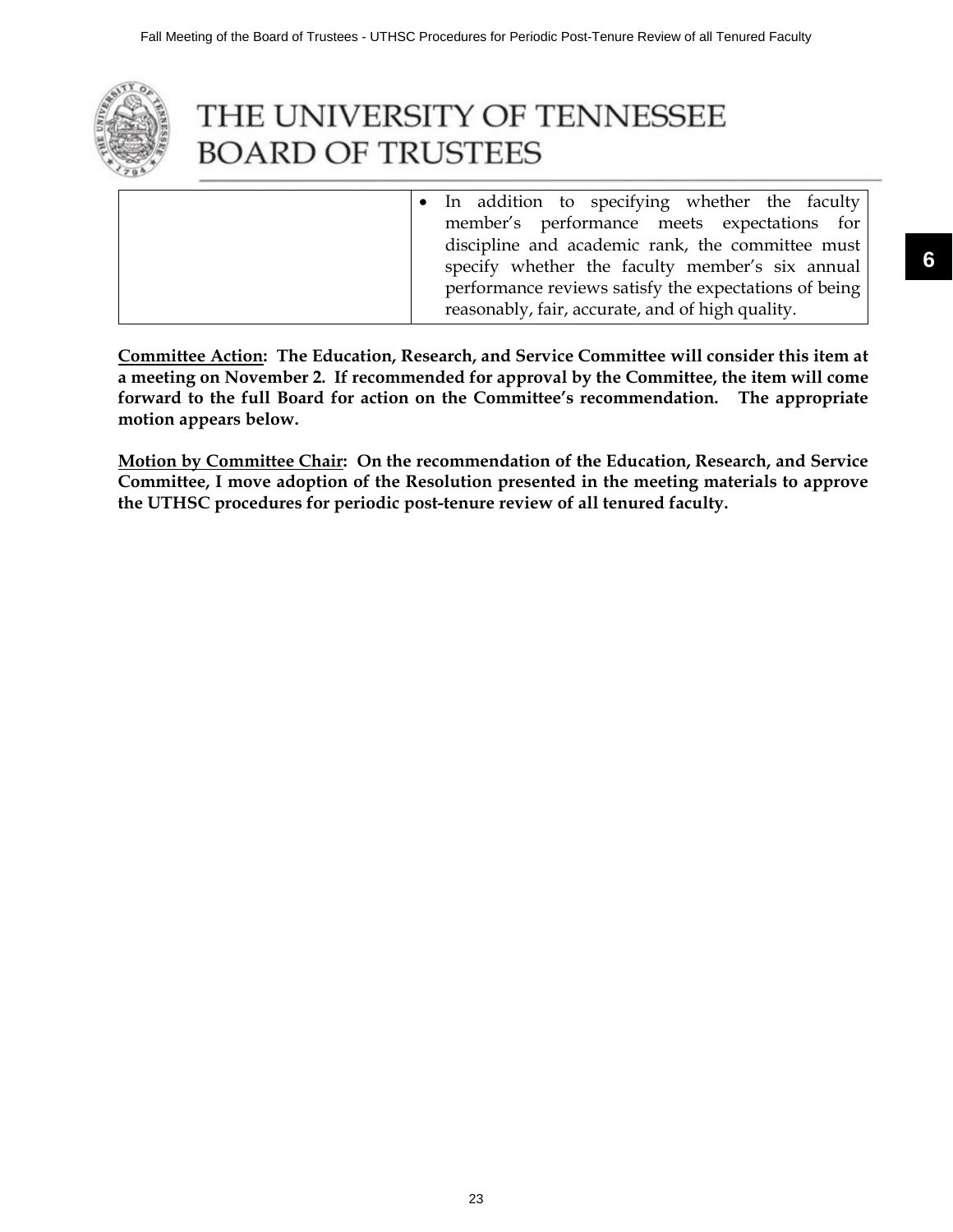

## The University of Tennessee Board of Trustees

## Resolution 00\_-2018\* UTHSC Procedures for Periodic Post-Tenure Review of all Tenured Faculty

Resolved: The Board of Trustees approves the UTHSC procedures for periodic posttenure review of all tenured faculty as presented in the meeting materials, which shall be attached to this Resolution after adoption.

Adopted this 2nd day of November, 2018.

<sup>\*</sup> Number will be inserted after adoption.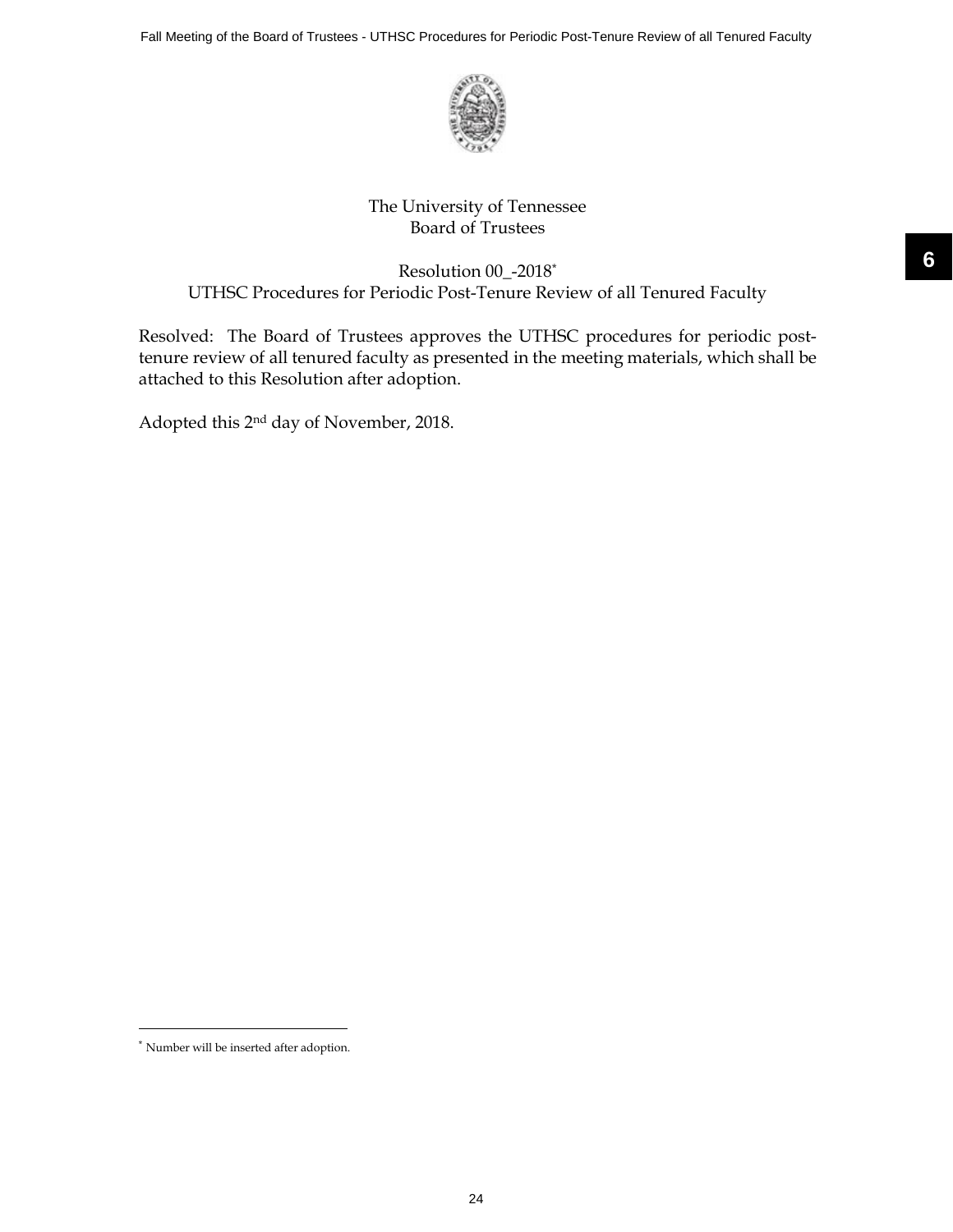#### **Periodic Post-Tenure Performance Review (PPPR) / Post-Tenure Review (PTR)**

Proposed location in the UTHSC Faculty Handbook, resulting in a re-numbering of the following sections):

- 4.16 Career Development and Evaluation of Tenured Faculty Members
- 4.16.1 General
- 4.16.2 Career Development Planning and Evaluation Process for Tenured Faculty Members
- 4.16.3 Annual Performance and Planning Review
- 4.16.4 Post-Tenure Review (PTR)
- 4.16.5 Enhanced Post-Tenure Performance Review (EPPR)
- 4.16.6 Career Remediation Program
- 4.16.7 Recognition of Excellence

#### **Summary of Proposed UTHSC Changes to the Post-Tenure Performance Review (PTR) Template**

The review areas are addressed below from two perspectives. One, the template material that was intended for each campus to make campus-specific. Two, additional proposed revisions with a brief explanation as to the decision for having additional revisions beyond the yellow-highlighted material.

#### **A. Revisions in Template Material**

- 1. We inserted The University of Tennessee Health Science Center (UTHSC) in any area where we were prompted to insert the campus name (*I. Introduction*)
- 2. We added an exception for faculty members who have made a binding commitment to retire (*II. Post-Tenure Review ("PTR") Period, #4*)
- 3. Instead of indicating Fall or Spring semester for completion of PTRs, we merely noted they would be completed during the academic year according to the proposed schedule (*III. Annual Schedule for Post-Tenure Review*)
- 4. Our campus decision was to have the chief academic officer (CAO), not the dean of the faculty member's college, manage the process (*III. Annual Schedule for Post-Tenure Review, #1* and other relevant sections throughout the document)
- 5. PTR committees will be appointed by the CAO no later than mid-August (*III. Annual Schedule for Post-Tenure Review, #1*)
- 6. PTR committees will be provided with materials no later than September 1 (*III. Annual Schedule for Post-Tenure Review, #2)*
- 7. We included a time frame for soliciting external review materials (*III. Annual Schedule for Post-Tenure Review, #3*)
- 8. PTR committees will submit their reports no later than March 1 (*III. Annual Schedule for Post-Tenure Review, #4*)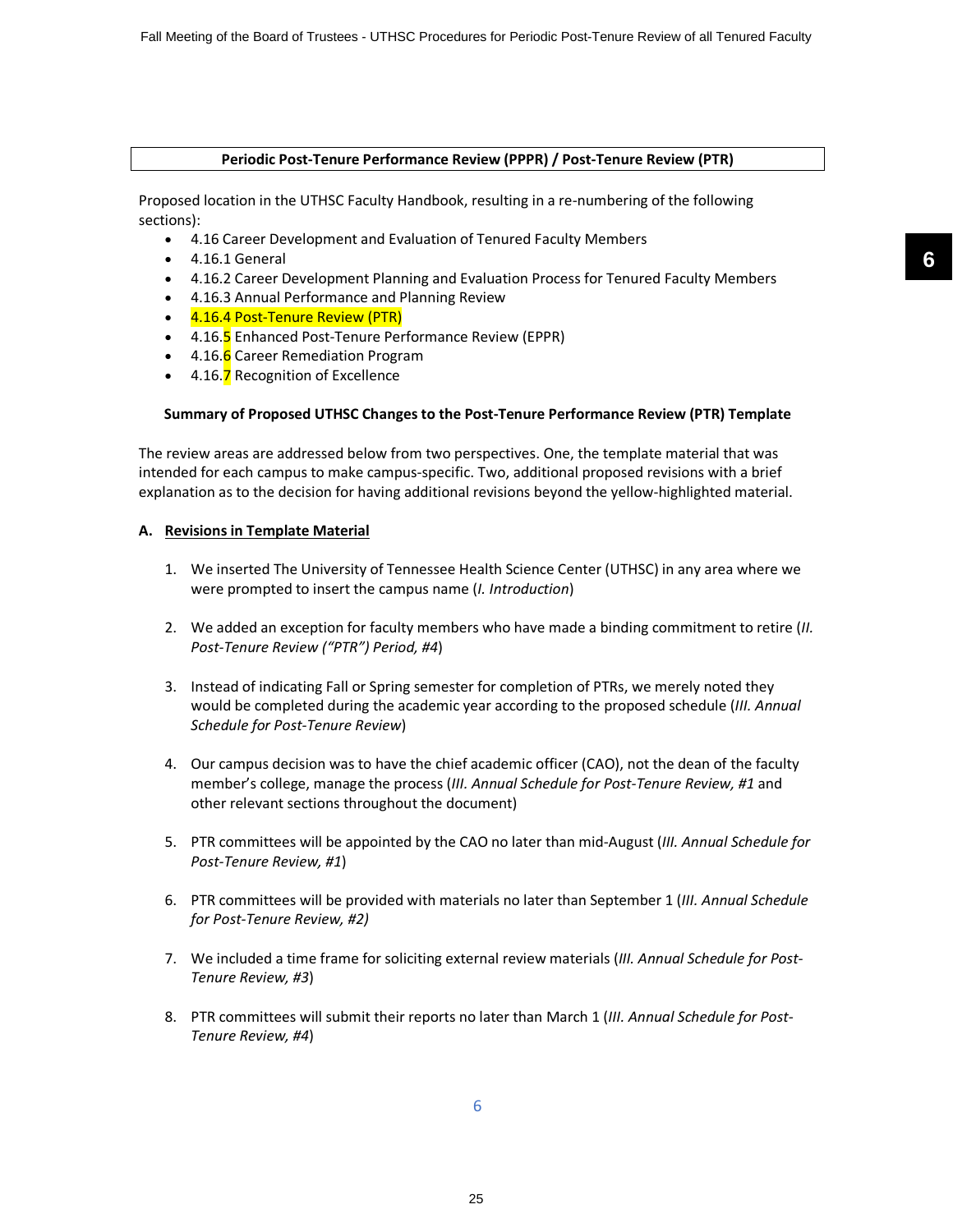- 9. Our decision was to have three (3) members on each PTR committee (*IV. Appointment and Composition of Post-Tenure Review Committee*)
- 10. Insert manner of selection of committee; among other things, address assuring that no PTR committee member will have an actual or apparent conflict of interest and what to do in case of the need for an alternate member: our edits here (*IV. Appointment and Composition of Post-Tenure Review Committee, A. Appointment of the PTR Committee, # 1-6*) included
	- a. Where there are legitimately recognized divisions in departments (occurs in many College of Medicine clinical departments), the division will serve as the smallest organizing unit
	- b. The faculty member under review will nominate 3 committee members (one from within the division/department, two from outside the division/department)
	- c. The department chair, in consultation with the division chief and college dean, nominates 6 committee members (two from within the division/department and four from outside the division/department)
	- d. The faculty member may ask to have one of the names from the chair's list removed
	- e. Nominations (either eight [if faculty member has asked to remove one of the names] or nine) are forwarded to the CAO for final selection for the committee. This ensures a sufficient number of nominees in case alternates are required.
	- f. One of the three committee members must be from the faculty member's list of nominees
	- g. No faculty members who are relatives as defined in HR0115: Employment of Relatives policy will be placed on the PTR committee of the faculty member under review
- 11. Given that UTHSC has several formally-recognized divisions along with departments, we developed requirements for the composition of the PTR committee (*IV. Appointment and Composition of Post-Tenure Review Committee, B. Composition of the PTR Committee, # 1-5*). These requirements include:
	- a. Committee members being required to have sufficient expertise in the field or and/or similarity of activities to the faculty member whose progress is being evaluated
	- b. Only one member can be from the faculty member's division (or department, if that is the smallest unit)
	- c. At least one PTR committee member must hold an appointment in a different division/department from the faculty member being reviewed, but should be from the same college
	- d. Since basic science and clinical departments in the College of Medicine function so differently, we specified that they will be considered as different colleges
	- e. The third PTR committee member may be from a different college from the faculty member being reviewed or, if in the same college, must be from a different department than the faculty member being reviewed
- 12. We inserted language for functioning of the PTR committees, including the role of the chair *IV. Appointment and Composition of Post-Tenure Review Committee*)
- 13. We specified that external reviews may be requested by the PTR committee, the CAO, or the faculty member under review (*V. Materials to be Reviewed by Post-Tenure Review Committee*)

7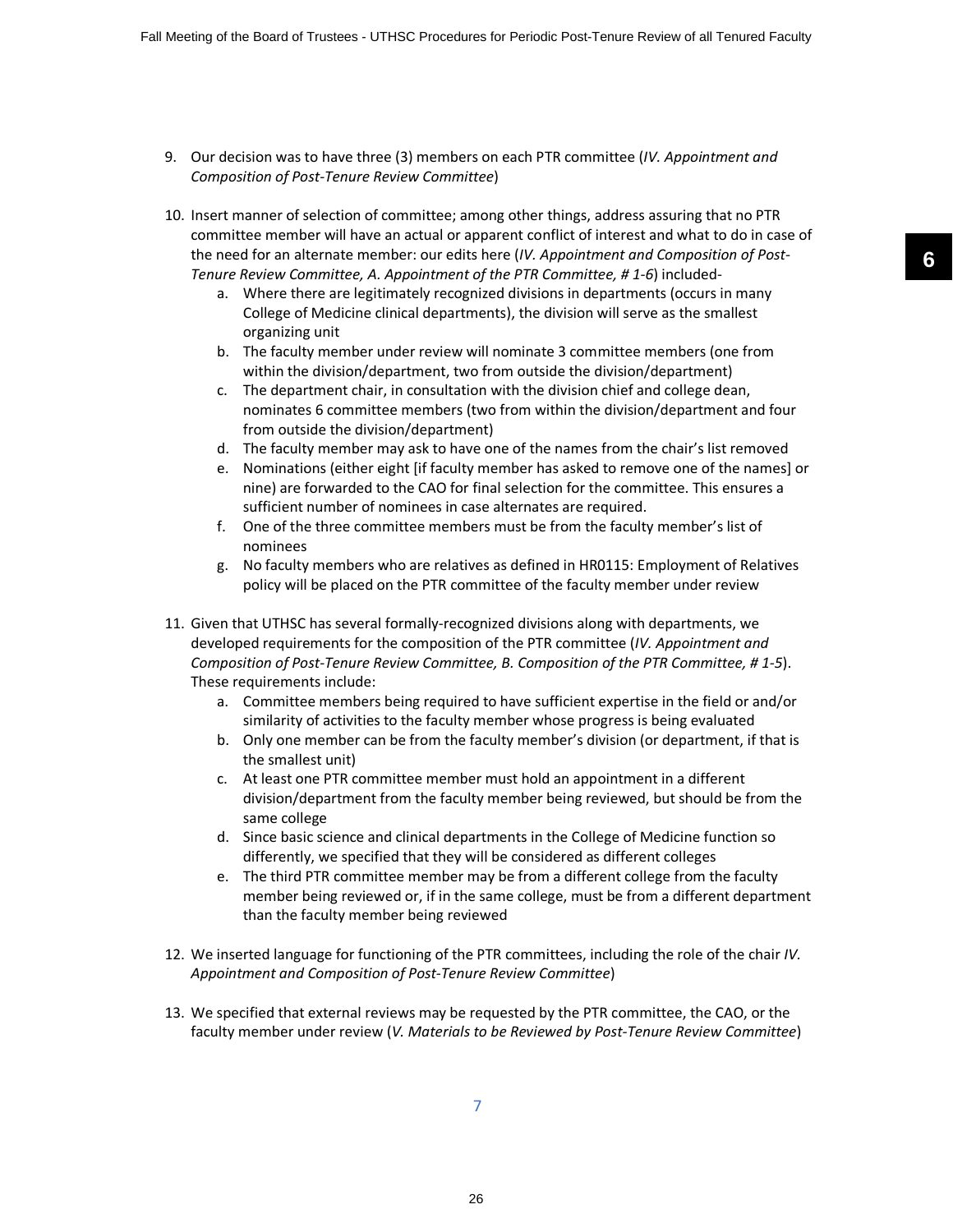- 14. We developed procedures for soliciting external reviews (*V. Materials to be Reviewed by Post-Tenure Review Committee, B. Procedures and Approvals for External Reviews*)
- 15. Since UTHSC requires anonymous voting, we left intact the sentence that the PTR committee's voting must be conducted by anonymous ballots as well as the language in the following paragraph re: anonymous voting (*VII. Post-Tenure Review Committee's Conclusions and Report*)
- 16. In terms of the two procedural options for managing the review of the PTR committee report once the work has been concluded, UTHSC selected the option for the CAO being in charge of the PTR process. We specified the report must be retained in the official faculty file located in the CAO's office (*VII. Post-Tenure Review Committee's Conclusions and Report*)
- 17. We inserted the UTHSC Faculty Handbook appeal section (*VIII. Appeal*)

#### **Additional Proposed Revisions (outside of the template material) with rationale**

- 1. II. paragraph #1 the insertion of "as described below" and deletion of "some form of" clarifies that the PTR is required every six years, except when the listed circumstances occur
- 2. II. Paragraph #2 note that the CAO, rather than the dean, is the person who develops the initial plan. If left to the deans, there would be several variations of a plan, versus the single plan for the campus that will be developed by the CAO
- 3. II. paragraph #2 the last sentence specifies an annual random selection procedure to be used during the first six years conducted by the CAO and with participation of the Faculty Senate will result in the selection of faculty members to undergo reviews. While there is a universe of tenured faculty members, the exclusions need to be considered each year to determine the potential pool. We also intend that the random selection process be transparent, thereby lessening the chance that faculty members feel as if they are being targeted for PTR.
- 4. III. in item #4 references a new section in the document, Section XI, where timelines for conducting the PTR are included
- 5. IV. For PTR committee members two PTR committee members can be from the same department, provided they are from different divisions. Some of the departments in the College of Medicine are so large (departments of pediatrics and of medicine, for instance) that the different divisions are essentially like different departments in other colleges.
- 6. IV. in item #5 provides option for the third PTR committee member to hold appointment in the same college as the faculty member under review or in a different college. Some faculty members would find reviewers with more expertise and similarity of activities in the same college, while others will find those individuals in a different college
- 7. V. A. #1 and #2 clarified that the annual review materials are bounded by the last six years OR since the last PTR review
- 8. V. B. developed a full procedure for external reviews, that was based on the already approved procedure for external reviews recently approved for UTHSC's tenure materials. Qualifications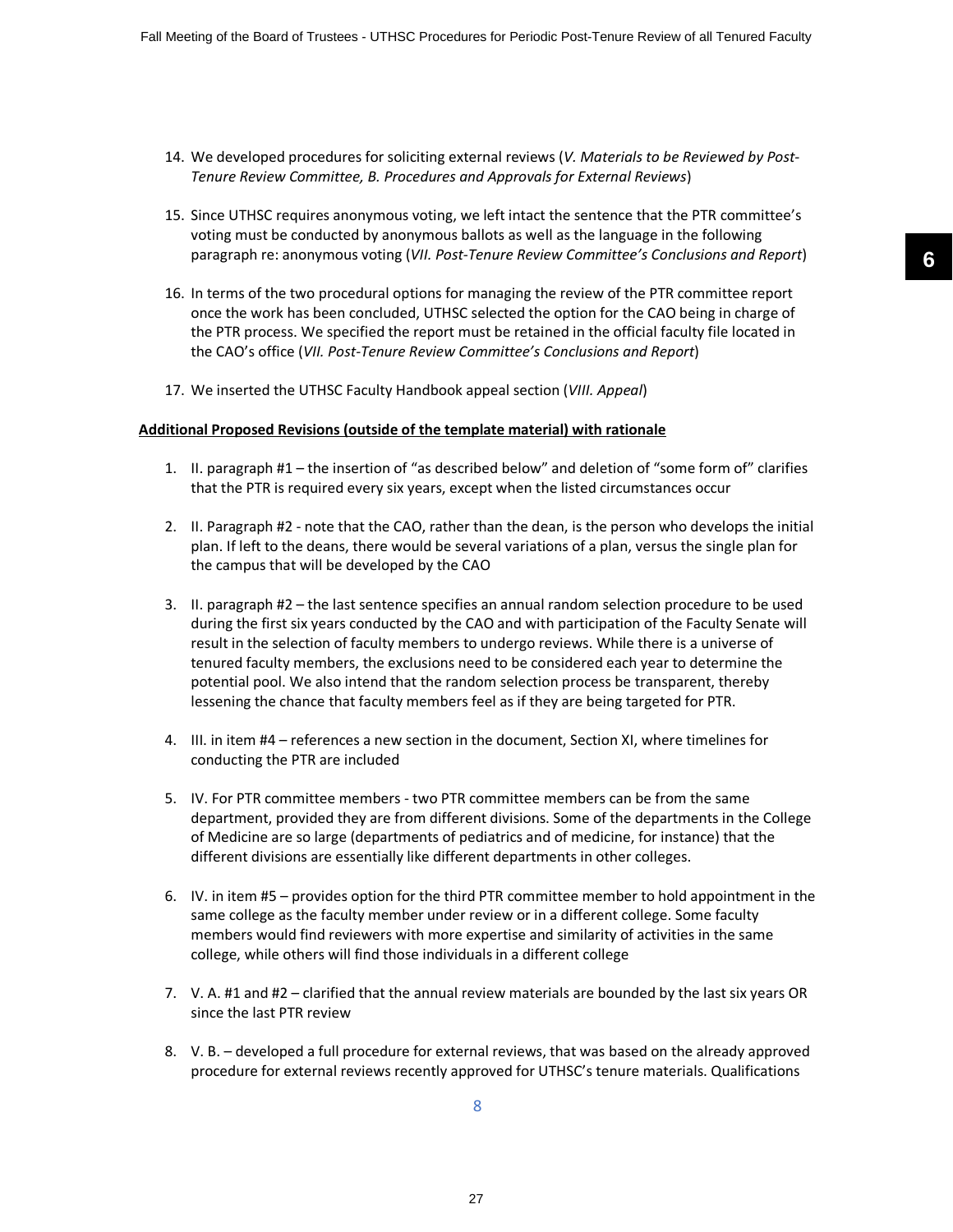of external reviewers are virtually identical to the June 2018 approval for UTHSC's tenure section 4.11.2.1. Specified how external evaluators are to be identified and what to do when mutual agreement for identifying evaluators does not work. Specified materials to send to evaluators (essentially, what the PTR committee receives) and general information to provide to external evaluators. Notes, specifically, that the external evaluator will review materials and make a determination similar to that of the PTR committee (the faculty member's performance for the time period under review does/does not satisfy expectations for the faculty member's discipline and rank).

- 9. VI. altered language for the "areas" that are specified to be consistent with that used at UTHSC: teaching, research/creative and other scholarly activities, service, and/or clinical care. We do not reference "artistic" work at UTHSC.
- 10. VII. included language that the PTR committee is required to make a judgment on the candidate's performance as well as on the adequacy of the annual performance reviews written/completed by the division chief or department chair - so, reviewing the faculty member under review as well as the reviews of that faculty member
- 11. VII. Added the requirement for "supporting reasons for the conclusions" for the PTR committee's report
- 12. VII. Specified that the electronic versions of reports will be submitted to the UT office of AASS upon request rather than automatically
- 13. IX if a PTR improvement plan is required, specified that the plan will be evaluated quarterly for a minimum of four quarters and evaluated as part of the faculty member's next annual performance review
- 14. X specification that outcomes of the PTR process will be evaluated on an annual basis and shared with a variety of groups and individuals
- 15. XI three timelines developed, mirroring the EPPR timelines, for (a) timeline for conducting the PTR, (b) timeline for conducting the PTR if external reviews are required, and (c) additional timeline if a PTR improvement plan is required

#### **Additional Items not included in the Procedures document**

1. Each year, the CAO's office will develop and post a list of faculty members by rank, division (where relevant), department and college who are eligible for nomination to a PTR committee. This will facilitate development of the lists of nominees by the faculty member under review and the department chair.

**6**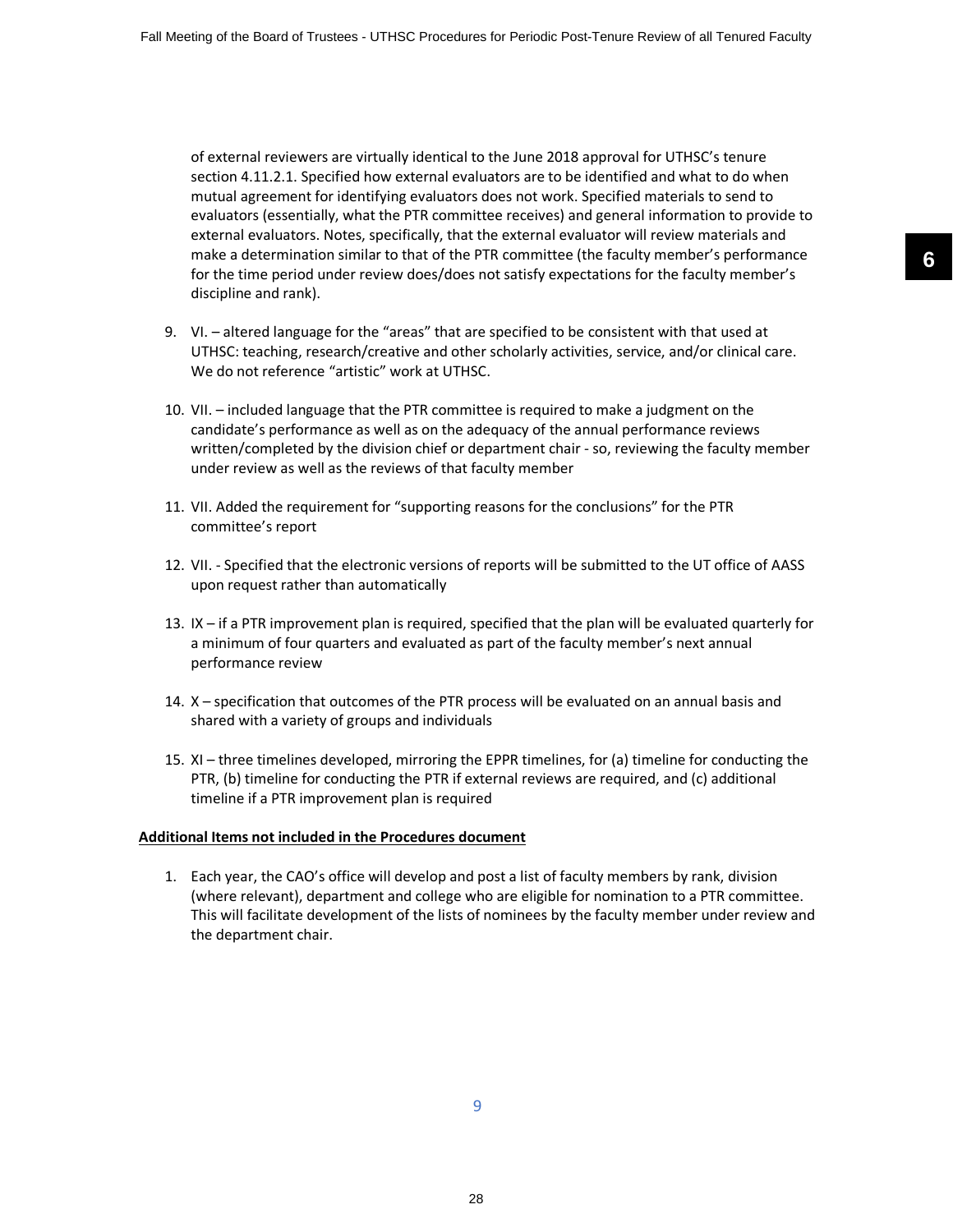## **TEMPLATE**

## **CAMPUS PROCEDURES FOR PERIODIC POST-TENURE PERFORMANCE REVIEW**

#### **I. Introduction**

In its Policies on Academic Freedom, Responsibility, and Tenure (Board Policy BT0006), the Board of Trustees has recognized and affirmed the importance of tenure in protecting academic freedom and thus promoting the University's principal mission of discovery and dissemination of truth through teaching, research, and service. The Board has also recognized its fiduciary responsibility to students, parents, and all citizens of Tennessee to ensure that faculty members effectively serve the needs of students and the University throughout their careers. To implement these principles, The University of Tennessee Health Science Center (UTHSC), with the approval of the President and the Board, has established these procedures under which every tenured faculty member shall receive a comprehensive performance review no less often than every six (6) years.

#### **II. Post-Tenure Review ("PTR") Period**

Except as otherwise provided in these procedures, each tenured faculty member must undergo some form of comprehensive performance review as described below no less often than every six (6) years. The PTR shall not substitute for the Annual Performance and Planning Review in the year a faculty member is scheduled for PTR.

The chief academic officer shall develop, and submit to the dean of each college for approvalreview, an initial plan for staggering post-tenure reviews to avoid excessive administrative burden at any given time. The initial staggering plan may be revised with by the approval of the chief academic officer if later developments require changes in order to avoid excessive administrative burden. Selection of faculty members to undergo review in any given year shall be determined during the first six (6) years by an annual random selection procedure to be conducted by the chief academic officer with participation of the Faculty Senate in order to select each year an approximately equal number of faculty members meeting the criteria for undergoing PTR.

The post-tenure review period begins at the granting of tenure, and, except as otherwise provided by the staggering plan, a faculty member's PTR will occur no less often than every six  $(6)$  years thereafter unless one of the following circumstances results in a different timetable:

- 1. Suspension of post-tenure review period A faculty member's post-tenure review period is suspended during any year in which the faculty member is granted a leave of absence or a modified duties assignment.
- 2. Restarting of post-tenure review period due to alternative comprehensive review A comprehensive review of a faculty member's performance restarts the faculty member's PTR period under the following circumstances:
	- a. If a tenured faculty member undergoes a successful promotion review or a promotion is in progress during the year scheduled for PTR, the promotion review fulfills the PTR requirement and the PTR period is modified to require PTR six (6) years after the promotion review.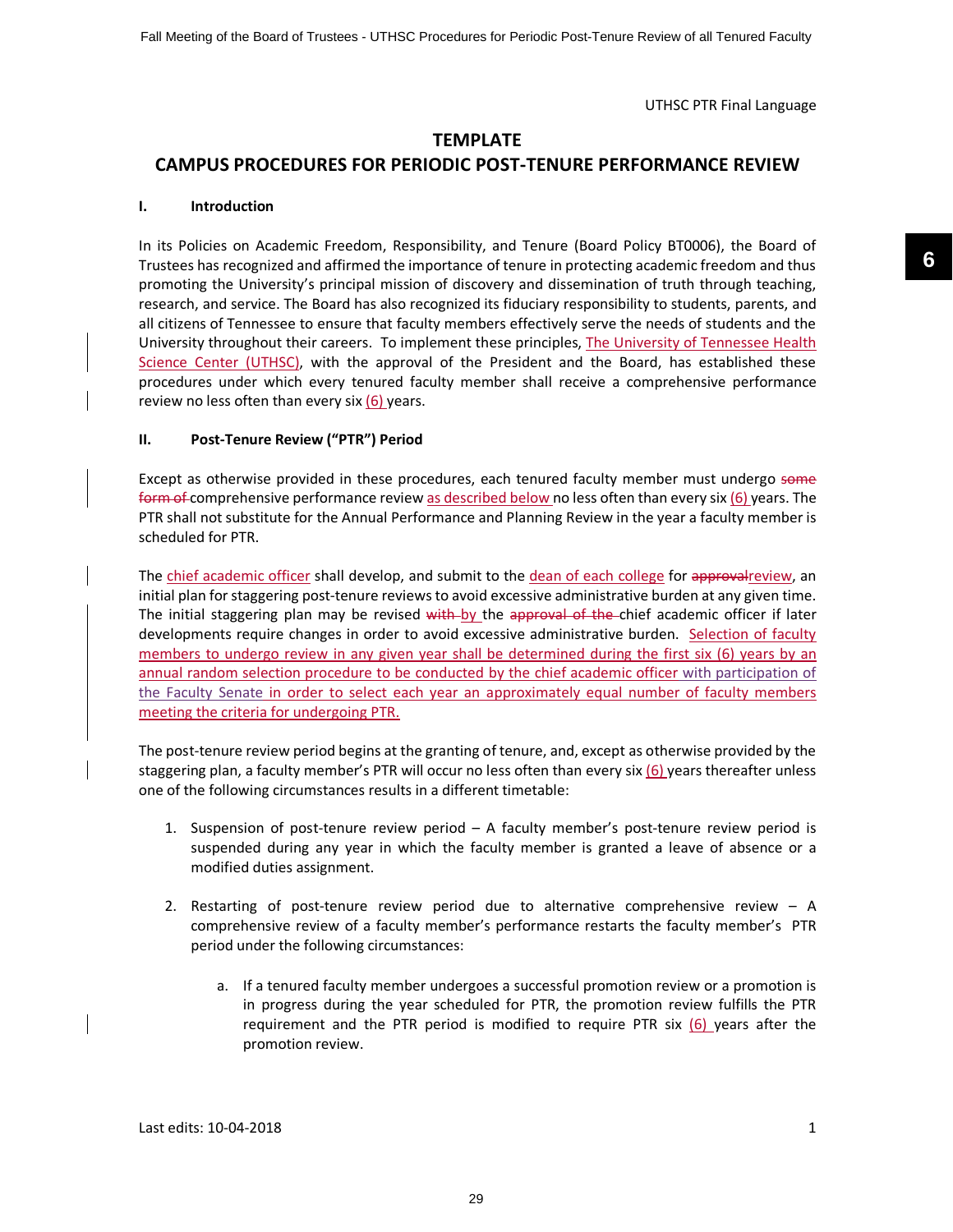- b. If a tenured faculty member undergoes an Enhanced Post-Tenure Performance Review (EPPR) (generally triggered by annual performance review rating(s)) and is either rated as meeting expectations or successfully completes the terms of the EPPR improvement plan, the EPPR process fulfills the PTR requirement and the PTR cycle is modified to begin with the date of the EPPR committee's report.
- 3. Start of the PTR period upon conclusion of an administrative appointment Full time administrators and faculty members with a majority administrative appointment (more than 50%) are not subject to PTR; faculty members holding a less than majority administrative appointment (50% or less) are subject to PTR regarding their faculty duties based on expectations consistent with their faculty duty allocation. When a full-time or majority-time administrator leaves his or her administrative position to assume a tenured faculty position, the faculty member's initial PTR shall occur within six (6) years after leaving the administrative post.
- 4. Exception of the scheduled PTR for retirement A faculty member who has made a binding commitment to retire within the next twelve (12) months and whose retirement date has been accepted by UTHSC will be exempted from a PTR if the PTR is scheduled in the year during which their retirement is to take place. Should the faculty member's retirement be renegotiated with the approval of UTHSC, the faculty member's originally scheduled PTR will take place during the next cycle of PTR reviews.
- 5. A faculty member's scheduled PTR may be otherwise deferred or modified only for good cause approved by the chief academic officer.

#### **III. Annual Schedule for Post-Tenure Review**

All post-tenure reviews will be conducted and completed during the academic year according to the following schedule:

- 1. The chief academic officer shall appoint all PTR Committees as set forth in Section IV below no later than mid-August.
- 2. Each PTR Committee shall be provided with the materials required by Section V below no later than September 1.
- 2.3.When external reviews are necessary, identification of the evaluator should take no more than fourteen (14) days and there should be no more than four (4) weeks between the request to the evaluator and the evaluator's decision.
- 4. Each PTR Committee shall submit its report required by Section VII below no later than March 1. Section XI provides a timeline for conducting the PTR, indicating the steps in the process, typical timing of each step, as well as additional timelines if external review materials are required or if a PTR improvement plan is required.

#### **IV. Appointment and Composition of Post-Tenure Review Committee**

#### A. Appointment of the PTR Committee

All post-tenure reviews must be conducted by a committee established for the sole purpose of posttenure review. Each PTR Committee shall include three (3) members, appointed by the chief academic officer in the following manner: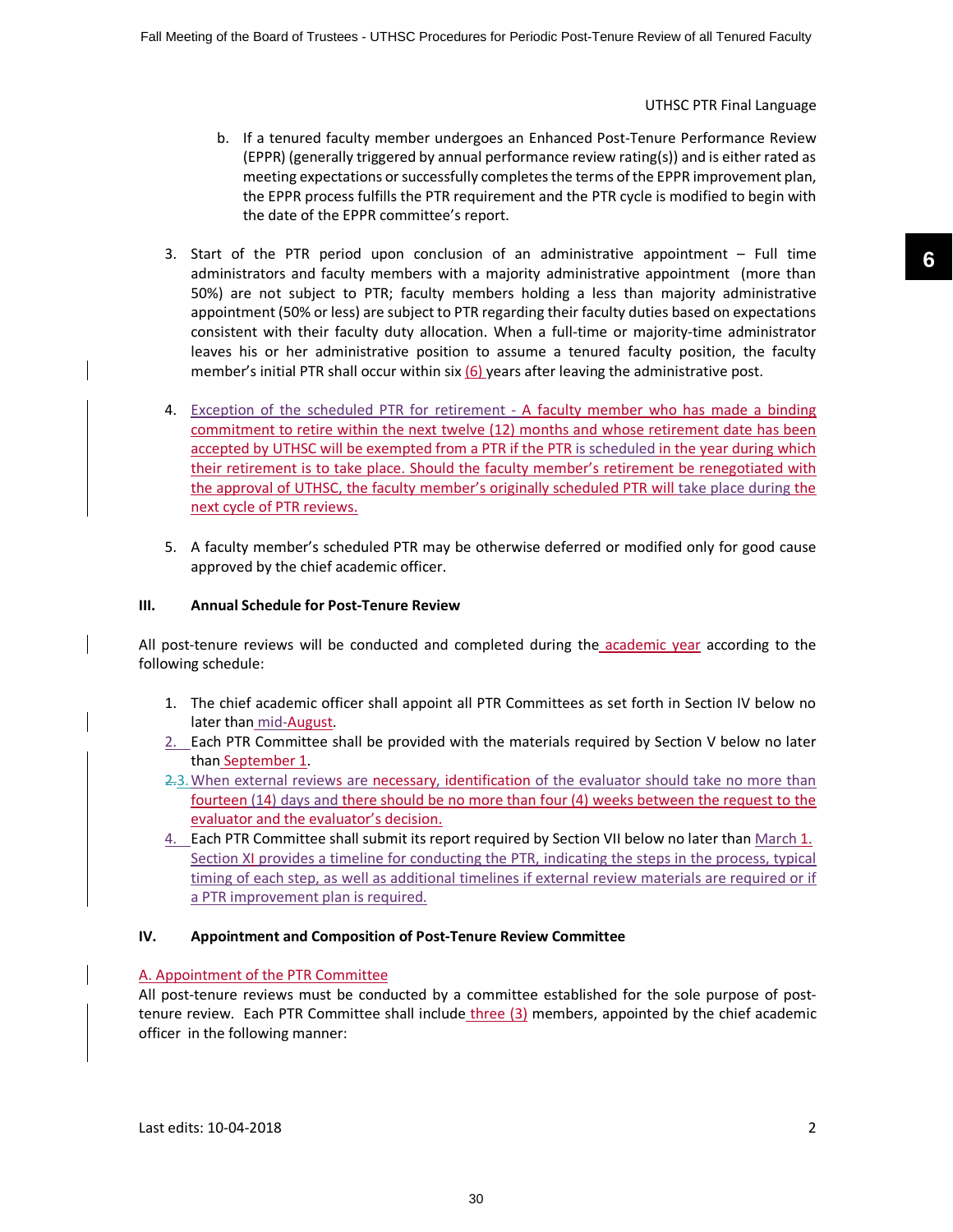- 1. In the case of departments with formally recognized divisions, the division serves as the organizing unit.
- 2. The faculty member under review nominates three (3) committee members: one (1) from within division/department and two (2) from outside division/department. The department chair, in consultation with the division chief and dean, nominates six (6), two (2) from within the division/department and four (4) from outside the division/department (either in the college or outside the college).
- 3. The faculty member can ask that one (1) of the nominees from the chair's list be removed.
- 4. Nominations will be forwarded to the chief academic officer for selection.
- 5. One (1) of the three (3) committee members must be from the faculty member's list of nominees.
- 6. To prevent conflict of interest in decision-making due to factors of kinship among employees, no faculty members who are relatives as defined in the HR0115: Employment of Relatives policy will be placed on the PTR Committee of the faculty member under review.

#### B. Composition of the PTR Committee

The composition of the PTR Committee must meet the following requirements:

- 1. Each PTR Committee member must be a tenured full-time faculty member who is at the same or higher academic rank, and whose locus of tenure is at the same campusUTHSC, as the faculty member being reviewed.
- 2. Committee members shall have sufficient expertise in the field of and/or similarity of activities to those of the faculty member whose progress is being evaluated.
- 3. For faculty members undergoing PTR who are in departments without recognized divisions, oone (1), and only one (1), PTR Committee member must hold an appointment in the same department as the faculty member being reviewed, unless there is no such faculty member eligible to serve, in which case the choice defaults to the college. For faculty members undergoing PTR who are in departments organized into recognized divisions, one (1), and only one (1), PTR Committee member must hold an appointment in the same division as the faculty member being reviewed, unless there is no such faculty member eligible to serve, in which case the choice defaults to the department; provided that no other PTR Committee members may hold an appointment in the same division.
- 4. At least one (1) PTR Committee member must hold an appointment in a different division or division/department from the faculty member being reviewed, but from the same college. For purposes of PTR Committee membership, College of Medicine basic science and clinical departments are considered as different colleges.
- 5. The final PTR Committee member may hold an appointment in a different college from the faculty member being reviewed or, if in the same college, must hold an appointment in a different department from the faculty member being reviewed.

The chief academic officer, working with the University of Tennessee Office of Academic Affairs and Student Success, will provide instructions, guidelines, and best practices to members of PTR Committees.

Members of the PTR Committee will select their committee's chair. The chair of the PTR Committee will (1) ensure adherence to the timeline for the PTR Committee's work; (2) draft the initial report of the PTR Committee, using a standardized template; (3) edit, distribute, revise and obtain Committee approval of the PTR Committee's report; and (4) serve as the official communicator of the PTR Committee with the chief academic officer. In the event that an external review is deemed necessary or requested, the chair of the PTR Committee will be responsible for managing this process.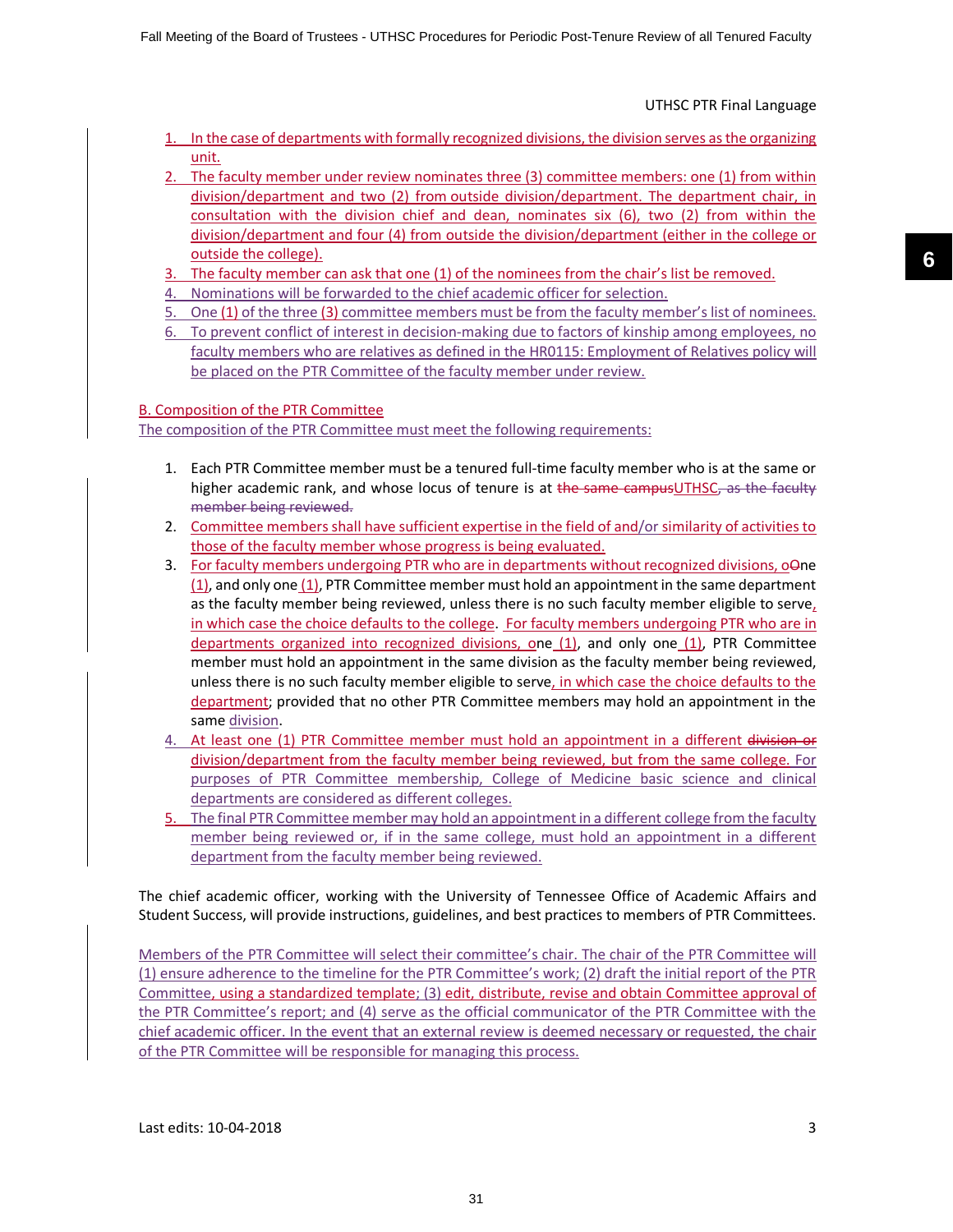#### **V. Materials to be Reviewed by Post-Tenure Review Committee**

#### A. Materials to be Reviewed by the PTR Committee

The PTR Committee must review:

- 1. annual review materials (including the division chief's and/or department chair's evaluation(s) and rating( $s$ ) of the faculty member's performance, and student and any peer evaluation of teaching) for each year of the last six (6) years or since the last PTR review (to be supplied by the division chief and/or department chair);
- 2. the faculty member's current CV; a narrative, not to exceed two (2) pages, prepared by the faculty member describing the faculty member's milestone achievements and accomplishments for each of the last six  $(6)$  years or since the last PTR review as well as goals for the next PTR review period; and (if there has been a previous PTR) a copy of the narrative submitted as a part of the faculty member's previous PTR (each to be supplied by the faculty member); and
- $1.3$  external reviews when deemed necessary by the PTR Committee or the chief academic officer, or when requested by the faculty member undergoing PTR.

#### B. Procedures and Approvals for External Reviews

External review may be requested by any member of the PTR Committee, chief academic officer or by the faculty member undergoing PTR. Typically, an external review is requested when sufficient expertise is lacking among the members of the PTR Committee to make an appropriate judgment as to whether the performance of the faculty member undergoing PTR satisfies the expectations for the faculty member's discipline and academic rank. In the rare instance that external reviews are deemed necessary or requested, the following procedures will apply.

Qualifications of external evaluators include the following:

- 1. External evaluators are individuals who are not employed by or affiliated with UTHSC or UTHSC's affiliated institutions.
- 2. External evaluators should be distinguished individuals in the faculty member's field who are in a position to provide an assessment of the faculty member's continued professional growth and productivity based on the materials provided in V.A. (above).
- 3. External evaluators must themselves hold tenure if offered at their institution or the equivalent if tenure is not offered.
- 4. External evaluators must be at or above the faculty member's current rank (or equivalent).
- 5. External evaluators should not hold any conflict of interest, as defined in the National Institutes of Health (NIH) definition of conflict of interest, or who would be in any professional or personal relationship with the faculty member that could reduce objectivity. In cases where conflict of interest is raised, the chief academic officer will make the final determination as to the external evaluator's appropriateness.
- 6. Whenever possible, external evaluators should be individuals (a) at UTHSC's comparable or aspirational peer institutions or (b) from an outside institution similar to UTHSC (e.g., academic health science center or research-intensive institution).

External evaluators are to be identified by mutual agreement of the faculty member undergoing PTR and the chair of the PTR Committee. The faculty member and chair of the PTR Committee independently identify three (3) prospective external evaluators and exchange their lists with each other. Within five (5) days the faculty member and PTR Committee chair should agree on a priority ranking of three (3) evaluators, allowing for options in obtaining an external review if the top ranked evaluator is unable to participate in the appropriate time frame (four [4] weeks). If the faculty member and PTR Committee chair cannot agree, within five (5) days, upon receiving the reasoning for/against each potential evaluator, the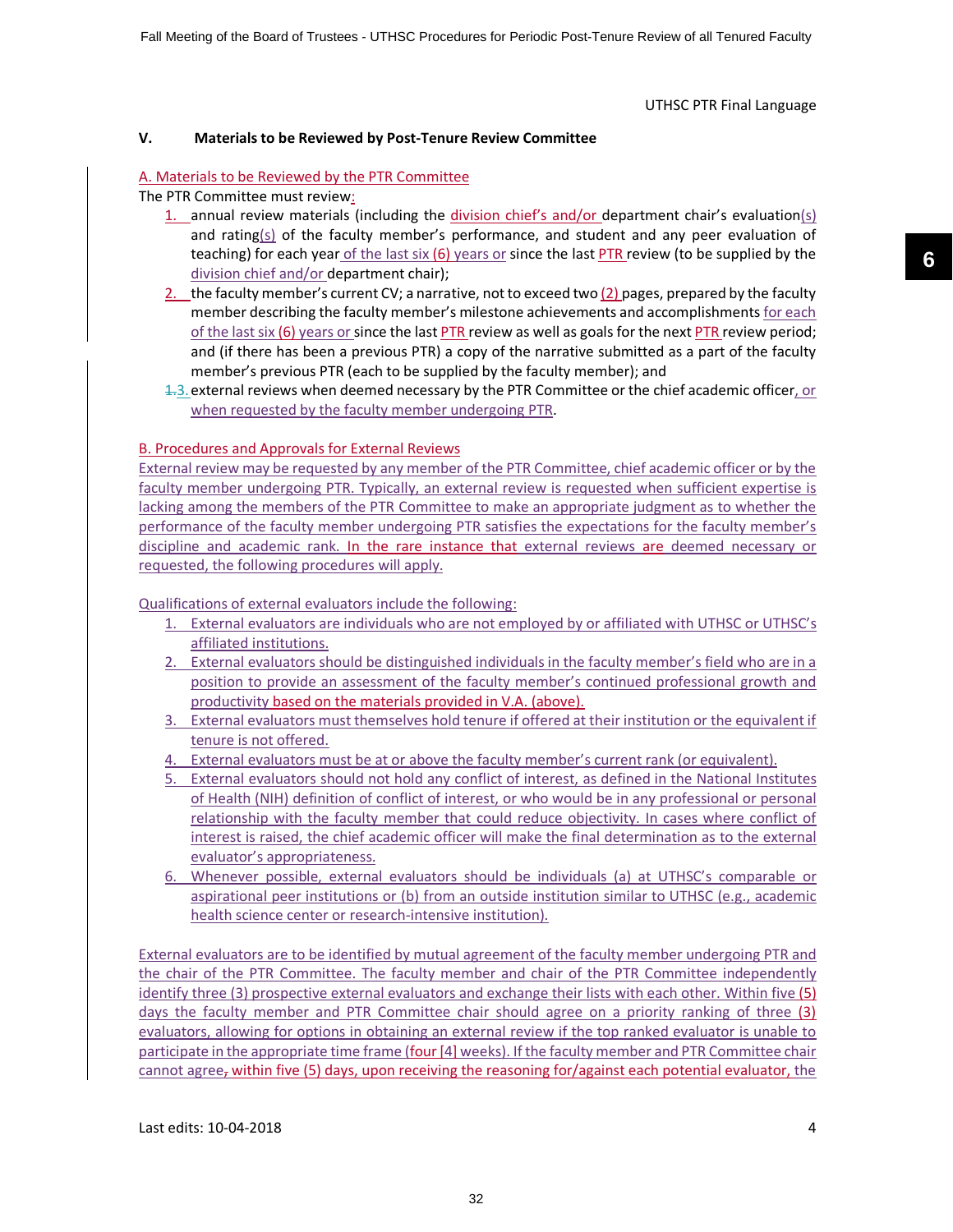chief academic officer will decide the disposition of the issue by selecting one (1) of the six (6) prospective external evaluators from the identified lists.

The chair of the PTR Committee solicits the external review, using the following guidance. A standard form letter must be used for all external review requests.

- 1. Materials to be sent to external evaluators:
	- a. Required materials submitted by the division chief (if relevant) and/or department chair
	- b. Required materials submitted by the faculty member
	- c. UTHSC Faculty Handbook statements about PTR and, if available/developed, college and (if present) departmental bylaws about PTR
- 2. General information to provide to external evaluators in the request for evaluation:
	- a. Faculty member's name
	- b. Description of the PTR process
	- c. The external evaluator will be asked to review the materials submitted (see item #1 above) and conclude that the faculty member's performance (a) satisfies the expectations for the faculty member's discipline and rank or (b) does not satisfy the expectations for the faculty member's discipline, rank, effort distribution, and expectations listed in the annual reviews provided. The external evaluator will also be asked to provide a one-paragraph explanation of his or her conclusion.
	- d. Request for evaluator to state the nature of any association with the faculty member
	- e. Request for the evaluator's letter to be submitted on institutional letterhead with the evaluator's signature that includes rank as well as tenure status
	- f. Date when the letter must be received
	- g. Thank you
- 3. External reviews should be addressed to the PTR Committee chair who requested the review.
- 4. Letters should be submitted via email.
- 5. Any letters solicited and received must be included in the PTR Committee's report.

#### **VI. Criteria for Post-Tenure Review**

The post-tenure review process should ensure the faculty member has demonstrated continued professional growth and productivity in the areas of teaching, research (including scholarly, creative and artistic workother scholarly activities), service, and/or clinical care pertinent to his or her faculty responsibilities. The criteria for assessing the faculty member's performance must be consistent with established expectations of the division, department, and school/college, and campus and provide sufficient flexibility to consider changes in academic responsibilities and/or expectations. The expectations for faculty performance may differ by campus, college, department, and even among subdisciplines within a department or program. Those expectations may be commonly-held standards in the discipline or sub-discipline. Those expectations may be stated explicitly in the faculty member's own six (6) past annual performance reviews, work assignments, goals or other planning tools (however identified), as well as department or college bylaws, the campus UTHSC faculty handbook, this policy, and in other generally-applicable policies and procedures (for example, fiscal, human resources, safety, research, or information technology policies and procedures).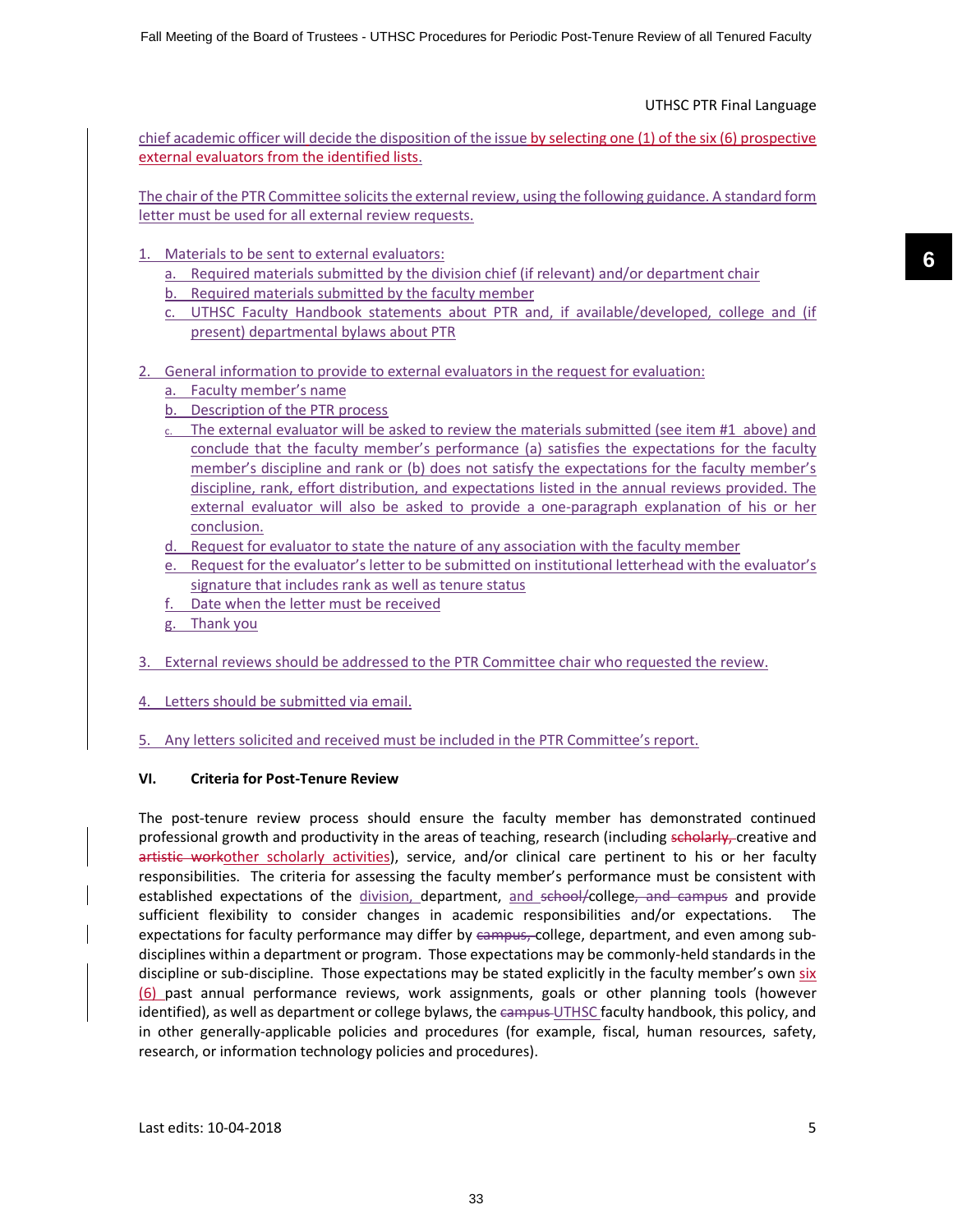#### **VII. Post-Tenure Review Committee's Conclusions and Report**

The PTR Committee is charged to review the faculty member's performance during the review period and to conclude whether the faculty member's performance satisfies the expectations for the faculty member's discipline and academic rank. The PTR Committee's voting must be conducted by anonymous ballots. All conclusions, the supporting reasons for the conclusions, and recommendations shall be adopted upon the vote of a simple majority of the PTR Committee. No member of the PTR Committee may abstain or recuse himself or herself from voting. Based on the judgment of its members, the PTR Committee must conclude for the candidate's performance either:

- That the faculty member's performance satisfies the expectations for the faculty member's discipline and academic rank; or
- That the faculty member's performance does not satisfy the expectations for the faculty member's discipline and academic rank.

#### The PTR Committee must conclude for the annual reviews either:

- That the faculty member's six (6) annual performance reviews satisfy the expectations of being reasonable, fair, accurate and high quality.
- That the faculty member's six (6) annual performance reviews do not satisfy the expectations of being reasonable, fair, accurate and high quality.

The committee must report its conclusions, the supporting reasons for the conclusions, and recommendations in writing using a standard format prepared by the chief academic officer, including (1) an enumeration of the anonymously cast vote, (2) the supporting reasons for its conclusion, (3) a dissenting explanation for any conclusion that is not adopted unanimously if a dissenting member chooses to provide one, (4) an identification of any incongruences observed between the faculty member's performance and his or her annual evaluations, (5) a statement of any additional concerns identified or actions recommended, and (6) if applicable, an identification of areas of extraordinary contribution and/or performance.

The detailed PTR Committee report shall be provided to the faculty member, division chief, department chair, dean, and chief academic officer.

The Ffaculty member under review, his or her division chief, department chair, and dean must have the opportunity to provide a written response to the PTR Committee report. These responses must be submitted to the chief academic officer with copies to the faculty member, the division chief, department chair, dean, and Committee. The chief academic officer shall either accept or reject the PTR Committee's determination that the faculty member's performance-satisfies or does not satisfy the expectations for the faculty member's discipline and academic rank. Additionally, the chief academic officer shall either accept or reject the PTR Committee's determination that annual performance reviews satisfy or do not satisfy the expectations for the conduct of reasonable, fair, accurate and high quality reviews. The Chancellor shall indicate in writing whether or not he or she concurs in the chief academic officer's determination. If the PTR Committee report is not unanimous, the chief academic officer shall provide the supporting reasons for his or her determination. If the chief academic officer or the Chancellor do not concur in a determination, then he or she shall provide the supporting reasons for the nonconcurrence. The chief academic officer's determination, the Chancellor's concurrence, and any written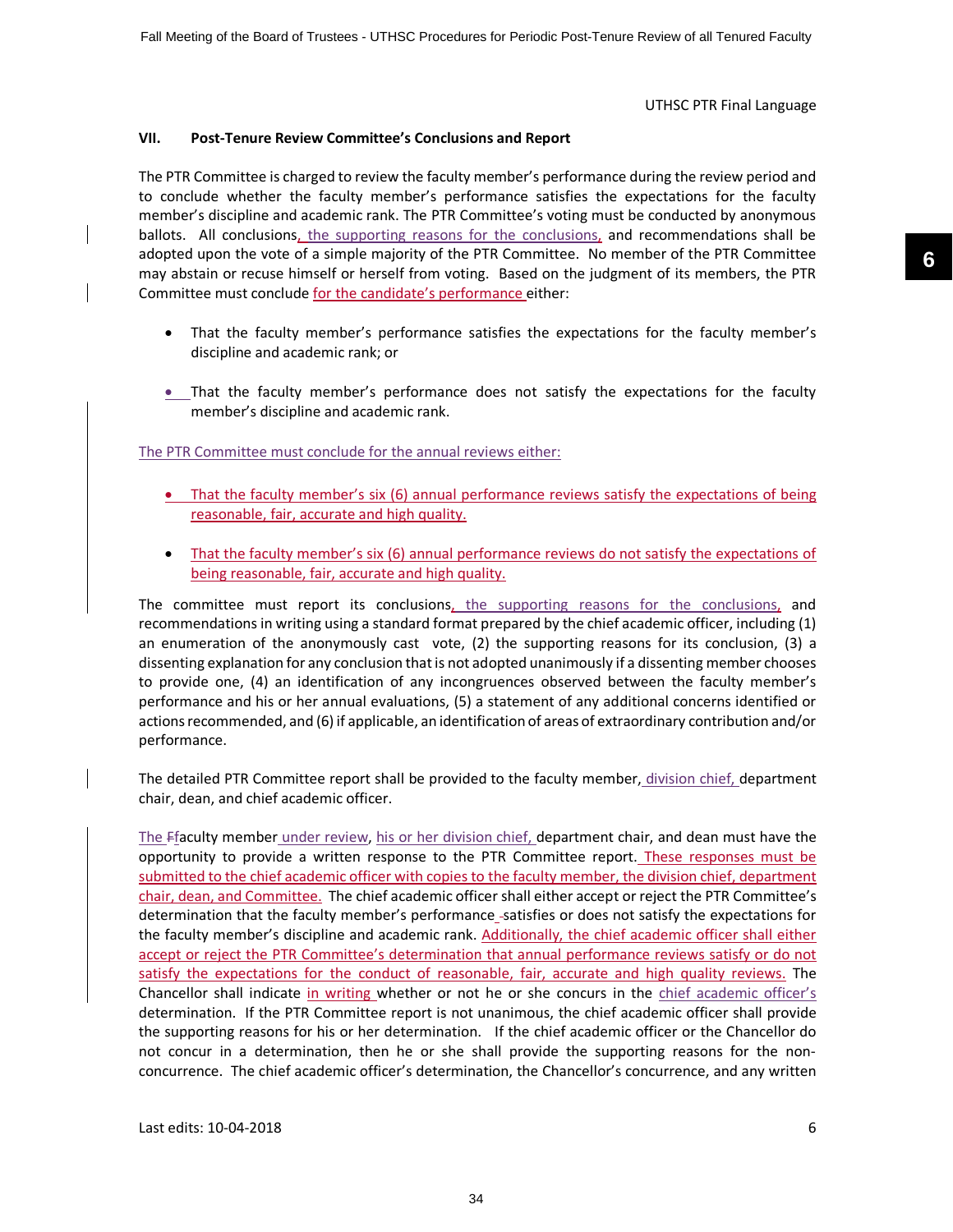responses of the faculty member, division chief, department chair and the dean will be maintained with the PTR Committee report in the official faculty file located in the chief academic officer's office and, upon request, submitted electronically to the University of Tennessee Office of Academic Affairs and Student Success.

#### **VIII. Appeal**

Within thirty (30) days of receipt of the PTR Committee report, the faculty member may appeal any conclusion with which the faculty member disagrees. The procedure for appeal is described in Section 7 of the UTHSC Faculty Handbook, except that a final decision on the appeal shall be made within ninety (90) days of the faculty member's appeal, and the final decision of the Chancellor on an appeal shall not be appealable to the President.

#### **IX. Further Actions**

If the PTR Committee concludes that the faculty member's performance has notsatisfied the expectations for the faculty member's discipline and rank, a PTR improvement plan must be developed using the same procedures used for the development of an EPPR improvement plan as detailed in Board Policy BT0006 Appendix E Section 7.b. The PTR improvement plan will be evaluated quarterly for a minimum of four (4) quarters. The evaluation of the PTR improvement plan will be conducted as part of the faculty member's next annual performance review.

If the chief academic officer, based on the PTR Committee's report, concludes that deficiencies exist in the departmental annual performance review process (including failure of division chiefs or department chairs to conduct rigorous *(i.e., reasonable, fair, accurate, high quality)* annual performance reviews) or other incongruences are observed between the PTR performance review and rankings assigned through the annual performance review process, the chief academic officer must develop a process for addressing the issues.

## **X. Annual Report to the Board of Trustees**

The chief academic officer shall prepare an annual assessment report of campus post-tenure review processes, procedures and outcomes for submission by the Chancellor to the Board of Trustees, through the President, no later than June 1 of each year. The report shall include a description of any deficiencies identified in departmental annual performance review processes and the plan for addressing the issues.

The outcomes of the PTR process will be evaluated on an annual basis, with data reported to the Board of Trustees also shared with the Faculty Senate Executive Committee, deans, department chairs, and division chiefs.

## **XI. Timelines for Conducting the PTR**

All PTR deadlines are counted in calendar days rather than business days, except when the last day of the time period falls during a holiday or administrative closure lasting five (5) business days or longer (such as the administrative closure between fall and spring semesters or an extended weather-related closure). The following tables summarize key events in the PTR process that have deadlines.

**Timeline for Conducting the PTR (using the EPPR process as a basis)**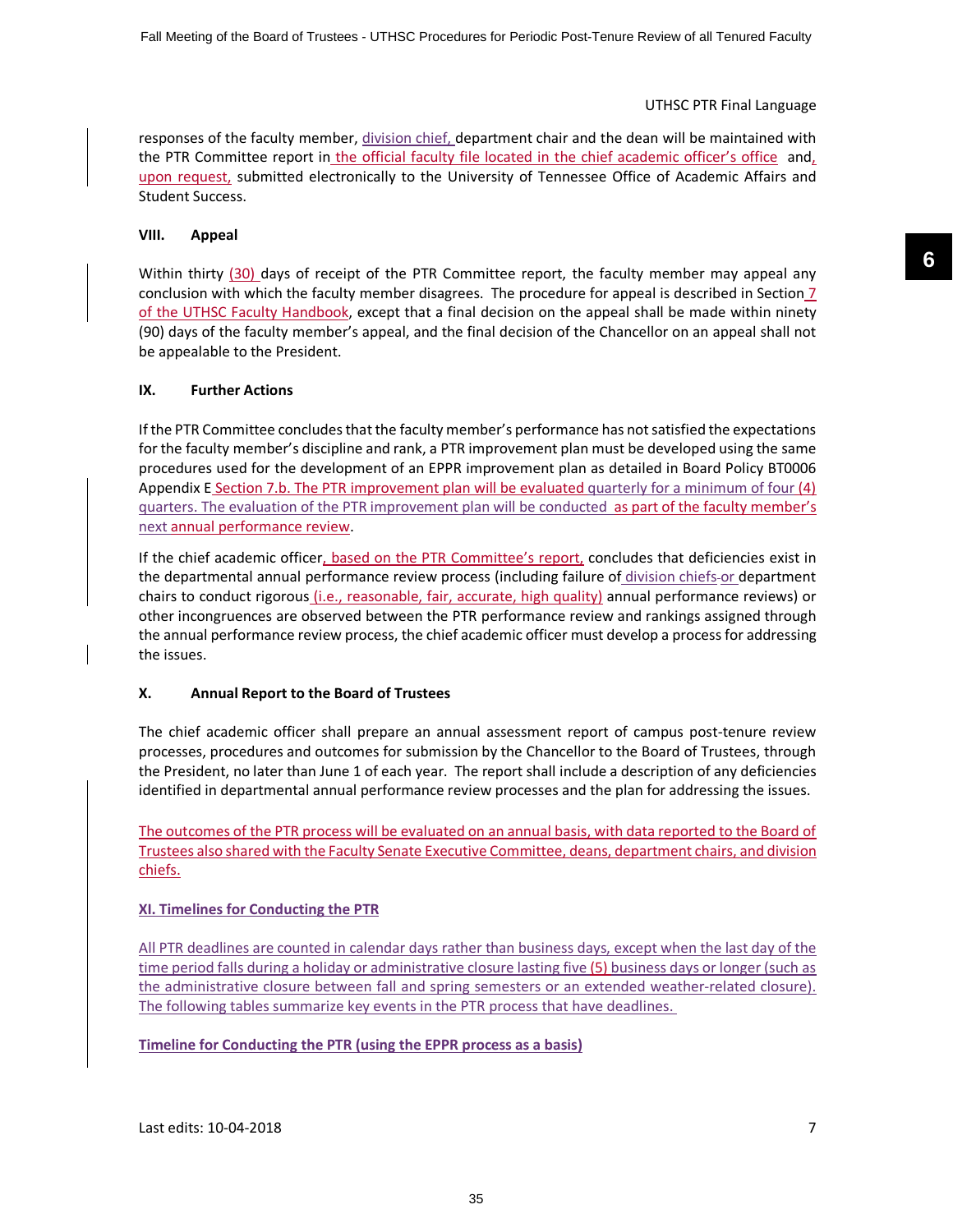| <b>Example</b> | <b>Event begins</b>                                                                      | <b>Days</b>      | <b>Event ends</b>                                                                          |
|----------------|------------------------------------------------------------------------------------------|------------------|--------------------------------------------------------------------------------------------|
| 2019           |                                                                                          | <u>(Weeks)</u>   |                                                                                            |
| <b>Dates</b>   |                                                                                          |                  |                                                                                            |
| July 1         | Written notice from the chief academic officer                                           | 42               | PTR Committee is selected.                                                                 |
|                | that the faculty member is required to have a                                            | (6)              |                                                                                            |
|                | PTR - normally will occur by July 1.                                                     |                  |                                                                                            |
| Aug. 12        | PTR Committee is selected.                                                               |                  | Chief academic officer provides instructions,                                              |
|                |                                                                                          | $\frac{7}{(1)}$  | guidelines, template for report, and best practices                                        |
|                |                                                                                          |                  | to the PTR Committee.                                                                      |
| Aug. 19        | Chief academic officer provides instructions,                                            |                  | PTR Committee receives all required materials                                              |
|                | guidelines, template for report, and best                                                | $\frac{7}{(1)}$  | from division chief (if relevant), department chair,                                       |
|                | practices to the PTR Committee.                                                          |                  | from faculty member, and determines if external                                            |
|                |                                                                                          |                  | reviews are needed.                                                                        |
| Aug. 26        | PTR Committee receives all required materials                                            |                  | PTR Committee report is prepared; dissenting                                               |
|                | from division chief (if relevant), department                                            |                  | explanation prepared if a dissenting member                                                |
|                | chair, from faculty member, and determines if                                            | $\frac{42}{(6)}$ | chooses to provide one. Report is distributed for                                          |
|                | external reviews are needed.                                                             |                  | review by the faculty member, division chief (if<br>relevant), department chair, and dean. |
| Oct. 7         | PTR Committee report is prepared; dissenting                                             |                  | Faculty member, division chief (if relevant).                                              |
|                | explanation prepared if a dissenting member                                              |                  | department chair, and dean submit written                                                  |
|                | chooses to provide one. Report is distributed                                            | $\underline{14}$ | responses to the chief academic officer.                                                   |
|                | for review by the faculty member, division                                               | (2)              |                                                                                            |
|                | chief (if relevant), department chair, and                                               |                  |                                                                                            |
|                | dean.                                                                                    |                  |                                                                                            |
| Oct. 21        | Faculty member, division chief (if relevant),                                            |                  | Chief academic officer reviews timely responses to                                         |
|                | department chair, and dean submit written                                                | $\frac{14}{(2)}$ | the report and makes an independent evaluation.                                            |
|                | responses to the chief academic officer.                                                 |                  |                                                                                            |
| Nov. 4         | Chief academic officer reviews timely                                                    |                  | Chief academic officer submits to the Chancellor                                           |
|                | responses to the report and makes an                                                     |                  | the committee's report, all timely responses, and                                          |
|                | independent evaluation.                                                                  | 14<br>(2)        | any additional conclusions and recommendations                                             |
|                |                                                                                          |                  | based on the chief academic officer's independent                                          |
|                |                                                                                          |                  | evaluation.                                                                                |
| <b>Nov. 18</b> | Chief academic officer submits to the                                                    |                  | Chancellor indicates whether or not he or she                                              |
|                | Chancellor the committee's report, all timely                                            | $\frac{14}{1}$   | concurs in the chief academic officer's                                                    |
|                | responses, and any additional conclusions and                                            | (2)              | determination.                                                                             |
|                | recommendations based on the chief                                                       |                  |                                                                                            |
|                | academic officer's independent evaluation.                                               |                  |                                                                                            |
| Dec. 2         | Chancellor indicates whether or not he or she<br>concurs in the chief academic officer's |                  | Within 30 days of the receipt of the PTR<br>(1)                                            |
|                | determination.                                                                           |                  | Committee report, the faculty member may<br>appeal any conclusion with which he or she     |
|                |                                                                                          |                  | disagrees (note: the PTR procedure does not                                                |
|                |                                                                                          |                  | halt based on a faculty member's appeal).                                                  |
|                |                                                                                          |                  | (2) If the PTR Committee concludes that the                                                |
|                |                                                                                          | $\underline{30}$ | faculty member has not satisfied the                                                       |
|                |                                                                                          | $(4+)$           | expectations for the faculty member's                                                      |
|                |                                                                                          |                  | discipline and rank, a PTR improvement plan                                                |
|                |                                                                                          |                  | must be developed using the procedures using                                               |
|                |                                                                                          |                  | for development of an EPPR improvement plan                                                |
|                |                                                                                          |                  | (see next table: Additional Timeline Required if                                           |
|                |                                                                                          |                  | a PTR improvement plan is required).                                                       |
| Jan. $1$       | Within 30 days of the receipt of the PTR                                                 |                  | Within 90 days of the faculty member's appeal, the                                         |
|                | Committee report, the faculty member may                                                 | 90               | Chancellor renders a final decision on the faculty                                         |
|                | appeal any conclusion with which he or she                                               | (13)             | member's appeal. The decision is not appealable to                                         |
|                | disagrees.                                                                               |                  | the President.                                                                             |

Last edits: 10-04-2018 8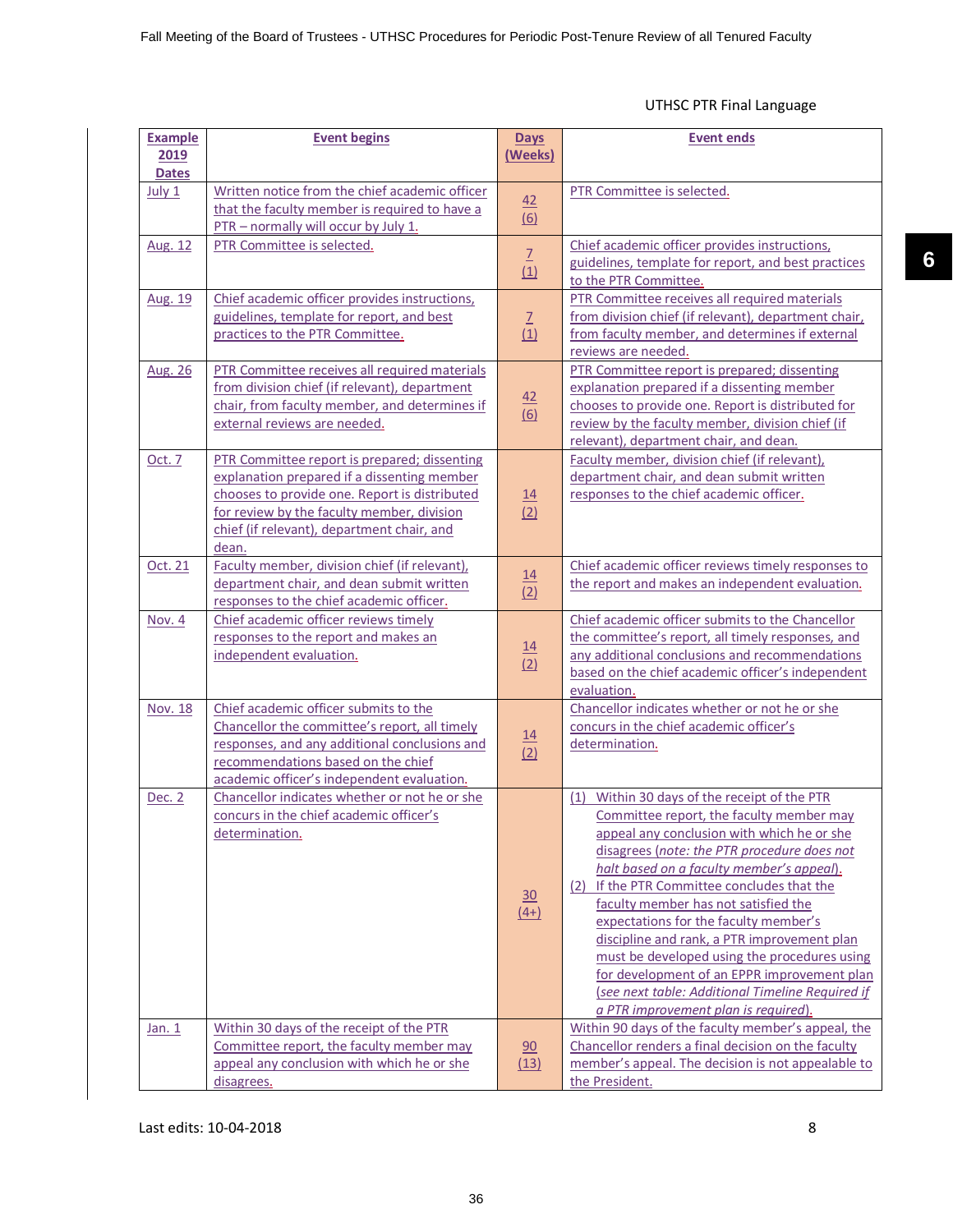|  | $\cdots$<br>-2020.<br>) days would be by March.<br>Within |
|--|-----------------------------------------------------------|

## **Timeline for Conducting the PTR (using the tenure process as a basis) – if EXTERNAL REVIEWS are required**

| <b>Example</b>       | <b>Event begins</b>                                                                                                                                                                                                                            | Days                                | <b>Event ends</b>                                                                                                                                                                                                                                                                                                         |
|----------------------|------------------------------------------------------------------------------------------------------------------------------------------------------------------------------------------------------------------------------------------------|-------------------------------------|---------------------------------------------------------------------------------------------------------------------------------------------------------------------------------------------------------------------------------------------------------------------------------------------------------------------------|
| 2019<br><b>Dates</b> |                                                                                                                                                                                                                                                | (Weeks)                             |                                                                                                                                                                                                                                                                                                                           |
| July 1               | Written notice from the chief academic officer<br>that the faculty member is required to have a<br>PTR - normally will occur by July 1.                                                                                                        | 42<br>$\underline{(6)}$             | PTR Committee is selected.                                                                                                                                                                                                                                                                                                |
| Aug. 12              | PTR Committee is selected.                                                                                                                                                                                                                     | $\overline{1}$<br>(1)               | Chief academic officer provides instructions,<br>guidelines, template for report, and best<br>practices to the PTR Committee.                                                                                                                                                                                             |
| Aug. 19              | Chief academic officer provides instructions,<br>guidelines, template for report, and best<br>practices to the PTR Committee.                                                                                                                  | $\mathbb{Z}$<br>(1)                 | PTR Committee receives all required materials<br>from division chief (if relevant), department<br>chair, from faculty member, and determines if<br>external reviews are needed.                                                                                                                                           |
| Aug. 26              | PTR Committee receives all required materials<br>from division chief (if relevant), department<br>chair, from faculty member, and determines if<br>external reviews are needed.                                                                | $\frac{42}{1}$<br>$\underline{(6)}$ | Allow 2 weeks for deciding if external reviews<br>are required and who will provide external<br>review.<br>Require any external reviews to be received<br>within 4 weeks.                                                                                                                                                 |
| Oct. 7               | Allow 2 weeks for deciding if external reviews<br>are required and who will provide external<br>review.<br>Require any external reviews to be received<br>within 4 weeks.                                                                      | 21<br>(3)                           | PTR Committee report is prepared; dissenting<br>explanation prepared if a dissenting member<br>chooses to provide one. Report is distributed for<br>review by the faculty member, division chief (if<br>relevant), department chair, and dean.                                                                            |
| Oct. 28              | PTR Committee report is prepared; dissenting<br>explanation prepared if a dissenting member<br>chooses to provide one. Report is distributed for<br>review by the faculty member, division chief (if<br>relevant), department chair, and dean. | $\frac{14}{(2)}$                    | Faculty member, division chief (if relevant),<br>department chair, and dean submit written<br>responses to the chief academic officer.                                                                                                                                                                                    |
| Nov. 11              | Faculty member, division chief (if relevant),<br>department chair, and dean submit written<br>responses to the chief academic officer.                                                                                                         | $\frac{14}{(2)}$                    | Chief academic officer reviews timely responses<br>to the report and makes an independent<br>evaluation.                                                                                                                                                                                                                  |
| Nov. 25              | Chief academic officer reviews timely responses<br>to the report and makes an independent<br>evaluation.                                                                                                                                       | $\underline{14}$<br>(2)             | Chief academic officer submits to the Chancellor<br>the committee's report, all timely responses,<br>and any additional conclusions and<br>recommendations based on the chief academic<br>officer's independent evaluation.                                                                                               |
| Dec. 9               | Chief academic officer submits to the Chancellor<br>the committee's report, all timely responses,<br>and any additional conclusions and<br>recommendations based on the chief academic<br>officer's independent evaluation.                    | $\underline{14}$<br>(2)             | Chancellor indicates whether or not he or she<br>concurs in the chief academic officer's<br>determination.                                                                                                                                                                                                                |
| Dec. 23              | Chancellor indicates whether or not he or she<br>concurs in the chief academic officer's<br>determination.                                                                                                                                     | $\underline{30}$<br>$(4+)$          | (1) Within 30 days of the receipt of the PTR<br>Committee report, the faculty member may<br>appeal any conclusion with which he or she<br>disagrees (note: the PTR procedure does not<br>halt based on a faculty member's appeal).<br>(2) If the PTR Committee concludes that the<br>faculty member has not satisfied the |

 $\overline{\phantom{a}}$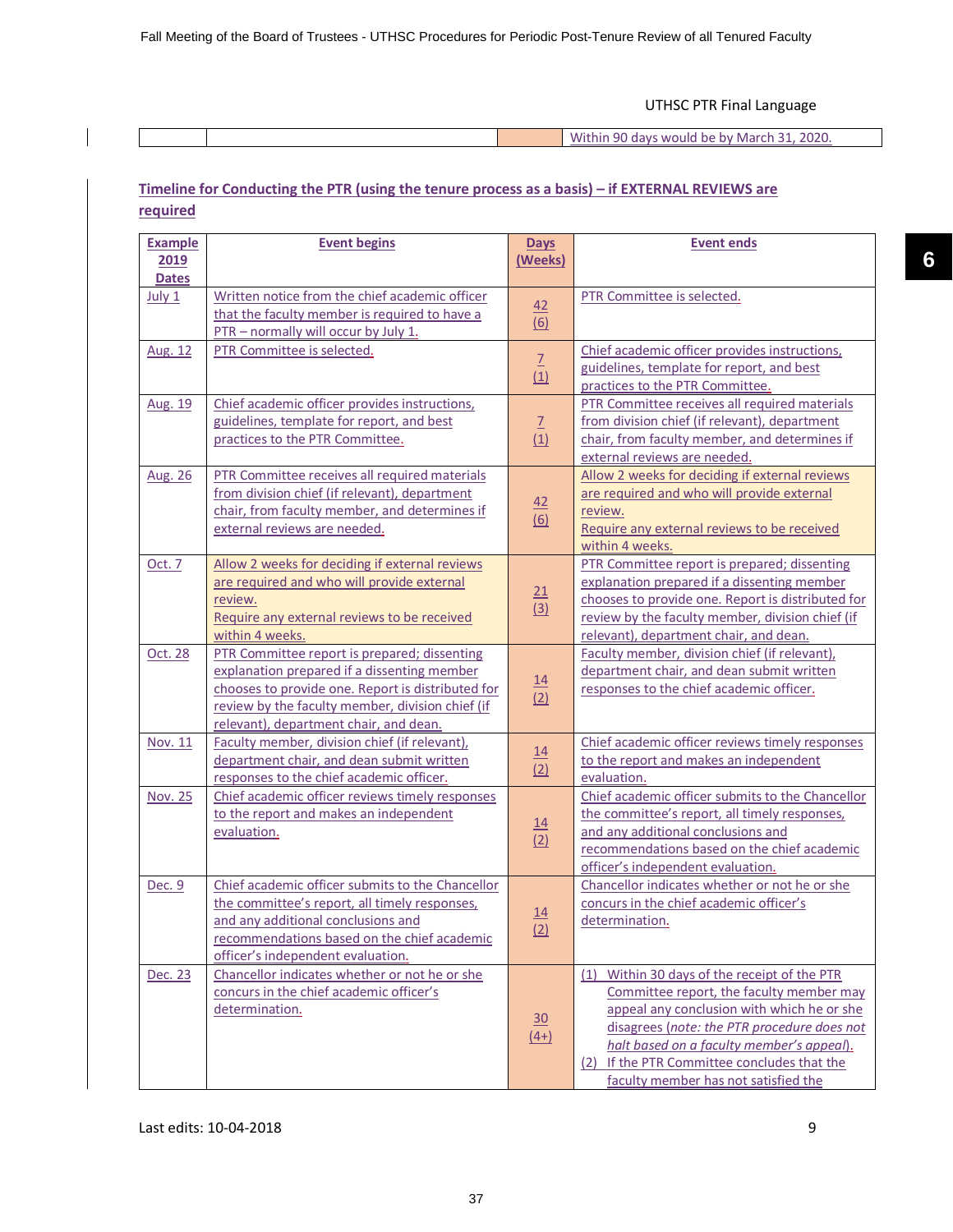|         |                                            |      | expectations for the faculty member's<br>discipline and rank, a PTR improvement<br>plan must be developed using the |
|---------|--------------------------------------------|------|---------------------------------------------------------------------------------------------------------------------|
|         |                                            |      | procedures using for development of an<br>EPPR improvement plan (see next table:                                    |
|         |                                            |      | Additional Timeline Required if a PTR                                                                               |
|         |                                            |      | improvement plan is required).                                                                                      |
| Jan. 22 | Within 30 days of the receipt of the PTR   |      | Within 90 days of the faculty member's appeal,                                                                      |
|         | Committee report, the faculty member may   | 90   | the Chancellor renders a final decision on the                                                                      |
|         | appeal any conclusion with which he or she | (13) | faculty member's appeal. The decision is not                                                                        |
|         | disagrees.                                 |      | appealable to the President.                                                                                        |

## **Additional Timeline Required if a PTR Improvement Plan is Required (using the EPPR process as a basis)**

If the PTR Committee concludes that the faculty member has not satisfied the expectations for the faculty member's discipline and rank, a PTR improvement plan must be developed using the procedures used for development of an EPPR improvement plan.

The division chief (if relevant) and department chair are encouraged to engage the faculty member in the early stages of development of the PTR improvement plan. If development of the PTR improvement plan becomes the responsibility of the PTR Committee, the committee is encouraged to engage the faculty member in the plan's development.

| 2020         | <b>Event Begins</b>                                | <b>Days</b>      | <b>Event Ends</b>                                  |
|--------------|----------------------------------------------------|------------------|----------------------------------------------------|
| <b>Dates</b> |                                                    | (Weeks)          |                                                    |
| Jan. 6       | If a PTR improvement plan is required, the chief   |                  | Division chief (if relevant) and department chair  |
|              | academic officer provides written notice to all    |                  | submit to the chief academic officer a proposed    |
|              | parties (faculty member, division chief (if        | $\frac{21}{(3)}$ | improvement plan supported by the dean, chief      |
|              | relevant), department chair, dean, PTR             |                  | academic officer, and a majority of the PTR        |
|              | Committee.                                         |                  | Committee.                                         |
| Jan. 27      | Division chief (if relevant) and department chair  |                  | If the division chief (if relevant) and department |
|              | submit to the chief academic officer a proposed    |                  | chair fail to produce an improvement plan          |
|              | improvement plan supported by the dean, chief      | 14               | supported by the dean, chief academic officer,     |
|              | academic officer, and a majority of the PTR        | (2)              | and a majority of the PTR Committee, then the      |
|              | Committee.                                         |                  | PTR Committee assumes responsibility for           |
|              |                                                    |                  | drafting a plan.                                   |
| Feb. 10      | If the division chief (if relevant) and department |                  | PTR Committee submits the proposed PTR             |
|              | chair fail to produce an improvement plan          |                  | improvement plan to the dean and chief             |
|              | supported by the dean, chief academic officer,     |                  | academic officer for review and approval.          |
|              | and a majority of the PTR Committee, then the      | $\frac{14}{(2)}$ |                                                    |
|              | PTR Committee assumes responsibility for           |                  |                                                    |
|              | drafting a plan.                                   |                  |                                                    |
| Feb. 24      | PTR Committee submits the proposed PTR             |                  | Upon approval by the chief academic officer, the   |
|              | improvement plan to the dean and chief             | $\frac{14}{(2)}$ | proposed PTR improvement plan is sent to the       |
|              | academic officer for review and approval.          |                  | faculty member for review.                         |
| Mar. 9       | Upon approval by the chief academic officer, the   |                  | Faculty member submits to the PTR Committee        |
|              | proposed PTR improvement plan is sent to the       | $\frac{14}{(2)}$ | any written response (including any requested      |
|              | faculty member for review.                         |                  | modifications to the improvement plan).            |
| Mar. 23      | Faculty member submits to the PTR Committee        |                  | PTR Committee considers faculty member's           |
|              | any written response (including any requested      | $\frac{14}{(2)}$ | response and may revise the proposed PTR           |
|              | modifications to the improvement plan).            |                  | improvement plan.                                  |